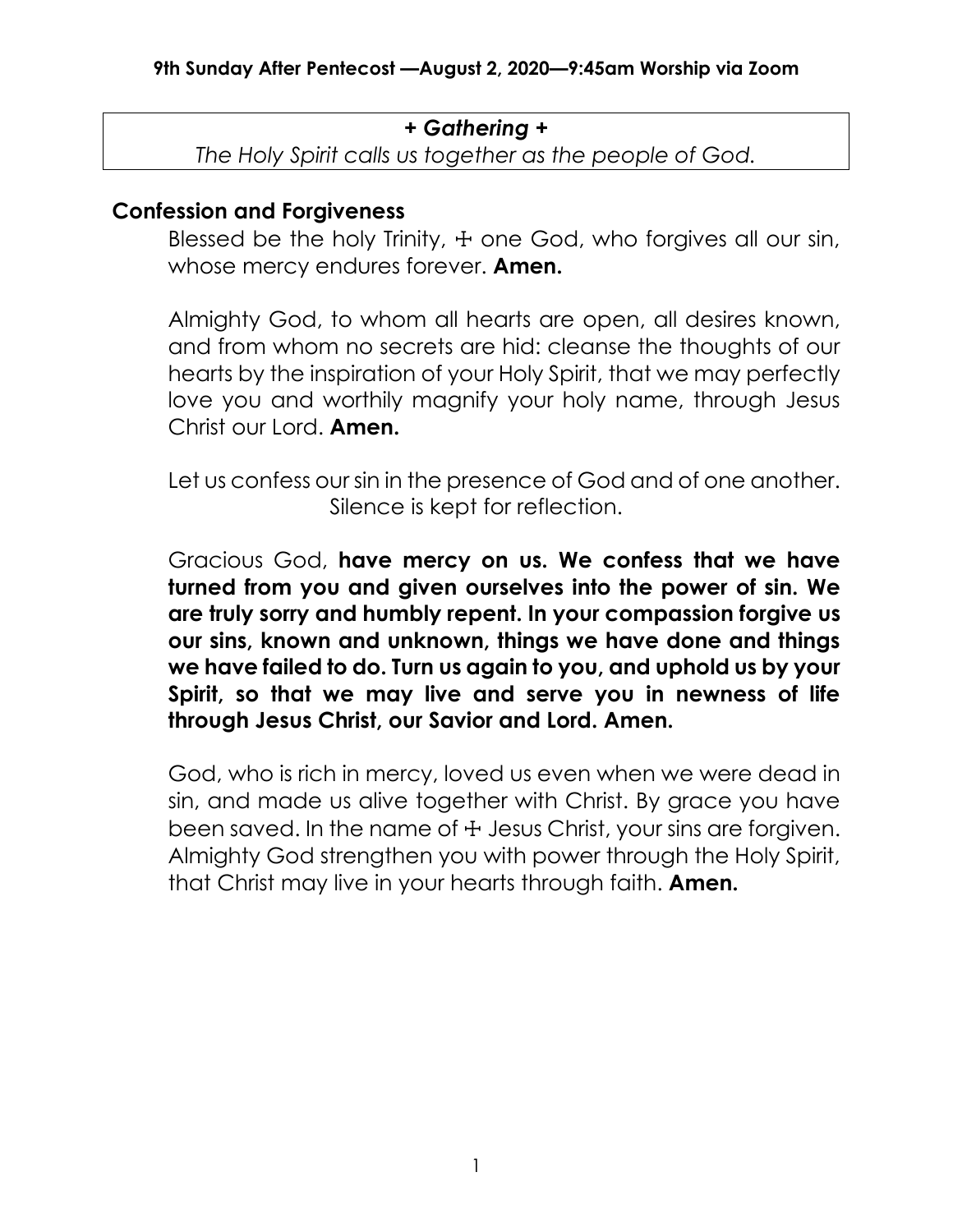United at the Table

Gathering Song **Exercise 2018 #498** 

Unidos en la fiesta Refrain / Estribillo ₹ 6  $la_a - le$ U ni  $\frac{d}{a}$ la fies  $\sim$  $\omega$ en  $ta$ ,  $\overline{\phantom{a}}$ grí  $\boldsymbol{a}$  $U$ nit  $\sim$ ble: all ed the our at ta joy is  $\cal U$ se ha-ce can - ción.  $d$ os fe,  $\mathcal{L}$  $n_{i}$  $\sim$  $l\alpha$ en U  $\sim$ faith: joined in song. nit ed in the ción.  $la_a - le$  $\overline{\phantom{a}}$ grí  $\boldsymbol{a}$  $se$ *ha* -  $ce$ *o* ra  $\overline{a}$  $\overline{\phantom{0}}$ all our joy to God be longs.  $\overline{a}$ <u>o.</u> ₽  $Can - ta$ re  $mos$ al Se ñor  $\boldsymbol{l}$  $\mathbf{1}$ We will praise God, we will sing will will  $\overline{c}$ We praise God, we feast 3 We will God, will praise play we 7 le  $lu - vas$  $him - nos$ sal  $con$  $\boldsymbol{a}$  $\overline{\phantom{a}}$  $\bar{\phantom{a}}$ y  $\overline{\phantom{a}}$ mos,  $\overline{\phantom{a}}$  $\ln$  - ias with with  $psalm - o$  $al - le$ hymns and  $dy:$ ful ta - ble grace; the boun - ti of life and at rhy - thm  $al - le$  $\overline{\phantom{a}}$  $\ln$  - ias with and in - stru - ments; d. #∙ de es el gran  $\boldsymbol{a}$ mor por - que  $\frac{1}{2}$  $\overline{a}$ will praise God for the love we God will praise and give thanks we will praise God for the love we Refrain / Estribillo  $\overline{\boldsymbol{d}}$  . tró. que en no so - tros por siem - pre  $mos$  $\overline{\phantom{a}}$ sus - tains that  $\mathbf{e}$ nal ly. us ter  $\overline{\phantom{0}}$  $\overline{\phantom{a}}$  $\overline{\phantom{a}}$ for com - mu - nion with  $\overline{\phantom{a}}$ race. ev 'ry that in - vites a - tion dance. all cre  $\overline{\phantom{a}}$ to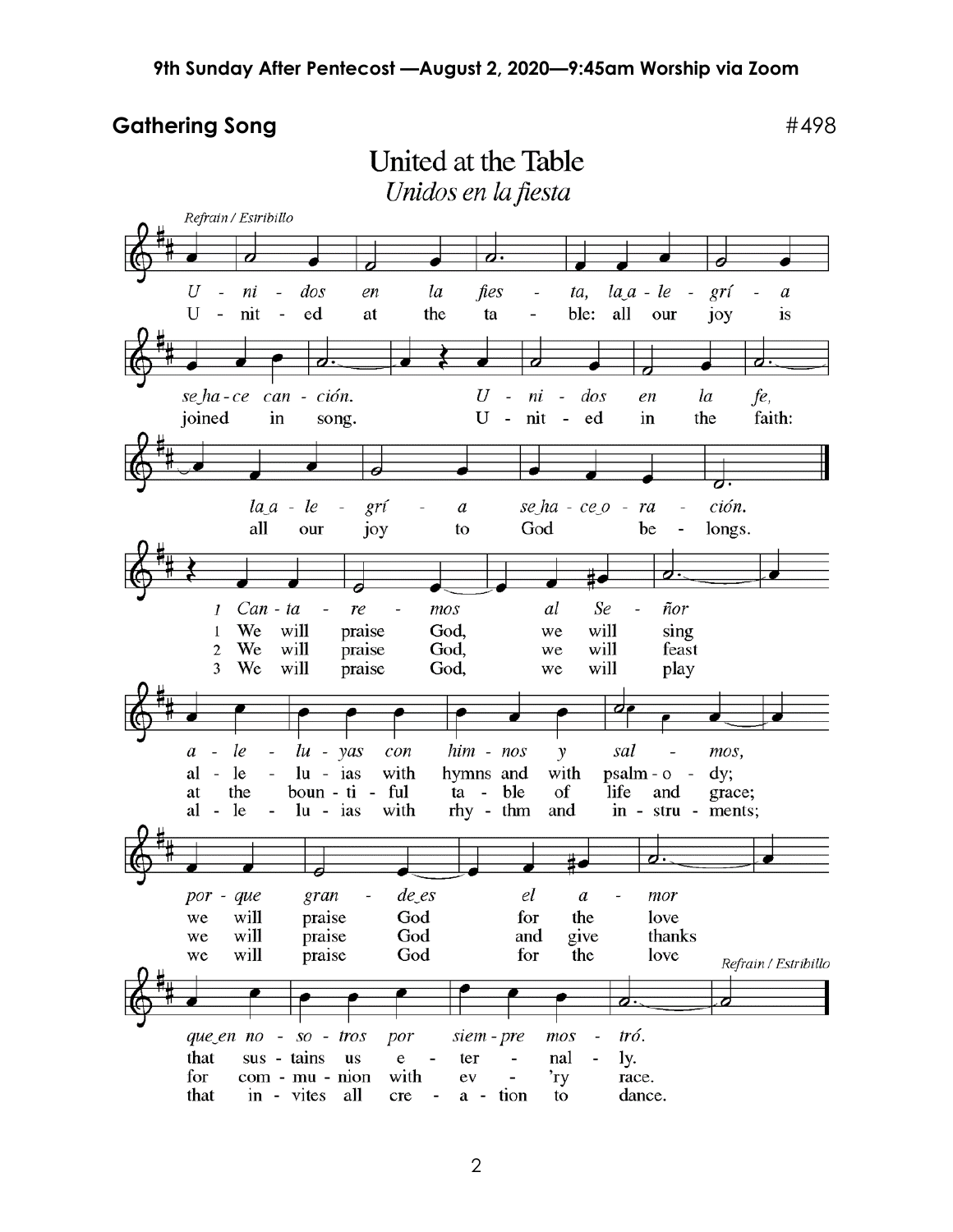#### **9th Sunday After Pentecost —August 2, 2020—9:45am Worship via Zoom**

# **Apostolic Greeting p.184**

The grace of our lord, Jesus Christ, the love of God, and the communion of the Holy Spirit be with you all. **And also with you.**

#### **Prayer of the Day** p.43

Glorious God, your generosity waters the world with goodness, and you cover creation with abundance. Awaken in us a hunger for the food that satisfies both body and spirit, and with this food fill all the starving world; through your Son, Jesus Christ, our Savior and Lord. **Amen.**

#### *+ Word +*

*God speaks to us in scripture reading, preaching, and song.*

#### **First Reading Islaming Service 2018 Islaming Service 2019 Islaming Service 2019 Islaming Service 2019**

A reading from Isaiah.

<sup>1</sup>Ho, everyone who thirsts, come to the waters; and you that have no money, come, buy and eat! Come, buy wine and milk without money and without price. 2Why do you spend your money for that which is not bread, and your labor for that which does not satisfy? Listen carefully to me, and eat what is good, and delight yourselves in rich food. 3Incline your ear, and come to me; listen, so that you may live. I will make with you an everlasting covenant, my steadfast, sure love for David. 4See, I made him a witness to the peoples, a leader and commander for the peoples. <sup>5</sup>See, you shall call nations that you do not know, and nations that do not know you shall run to you, because of the LORD your God, the Holy One of Israel, for he has glorified you.

The Word of the Lord. **Thanks be to God**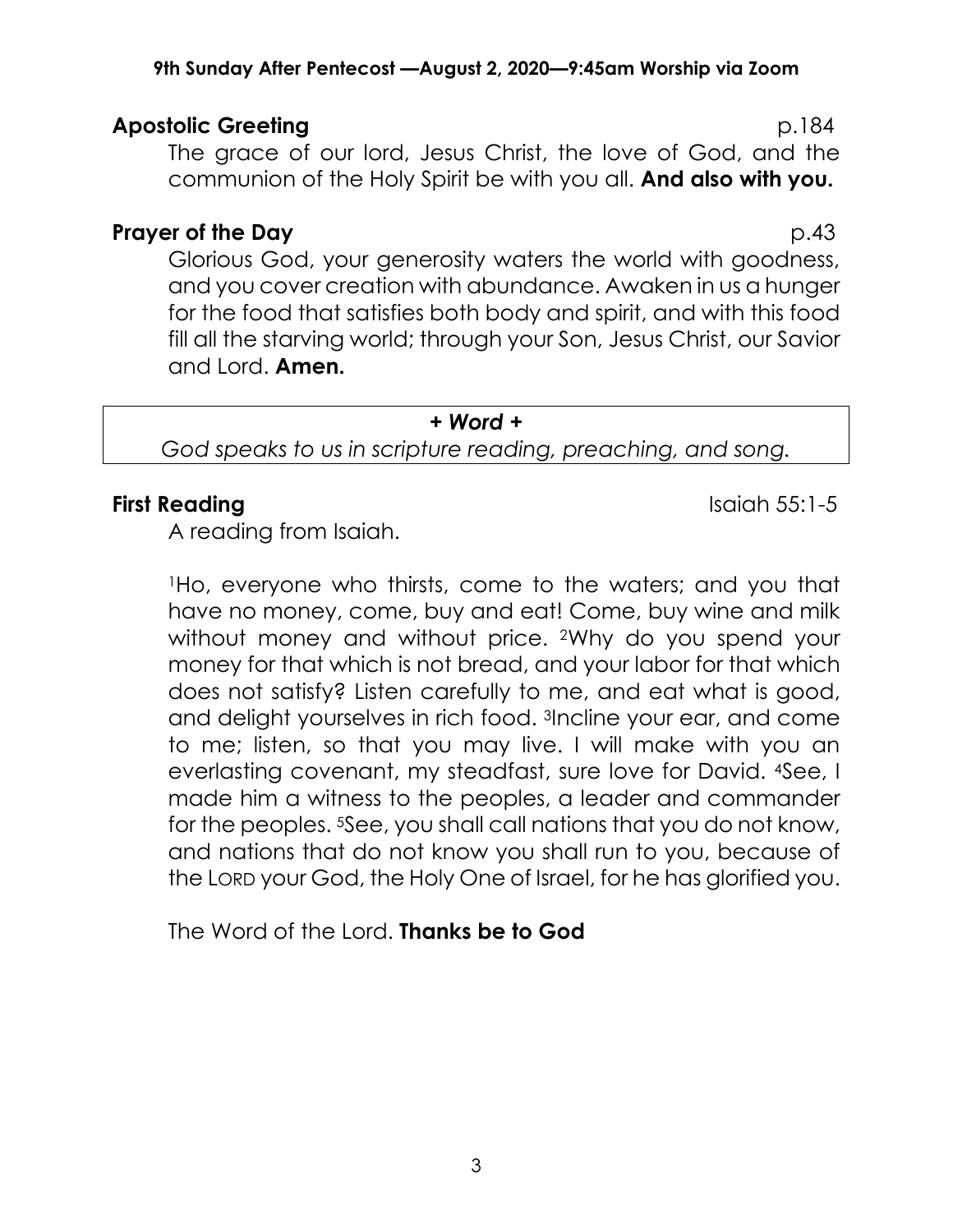### **Psalm 145:8-9, 14-21**

Let us recite together Psalm 145, verses 8 through 9 and verses 14 through 21, as printed in the hymnal:

<sup>8</sup>The LORD is gracious and full of compassion, slow to anger and abounding in steadfast love. <sup>9</sup>LORD, you are good to all, and your compassion is over all your works. 14The Lord upholds all those who fall and lifts up those who are bowed down. <sup>15</sup>The eyes of all wait upon you, O LORD, and you give them their food in due season. <sup>16</sup>You open wide your hand and satisfy the desire of every living thing. 17You are righteous in all your ways and loving in all your works. <sup>18</sup>You are near to all who call upon you, to all who call upon you faithfully. 19You fulfill the desire of those who fear you; you hear their cry and save them. <sup>20</sup>You watch over all those who love you, but all the wicked you shall destroy. <sup>21</sup>My mouth shall speak the praise of the LORD; let all flesh bless God's holy name forever and ever.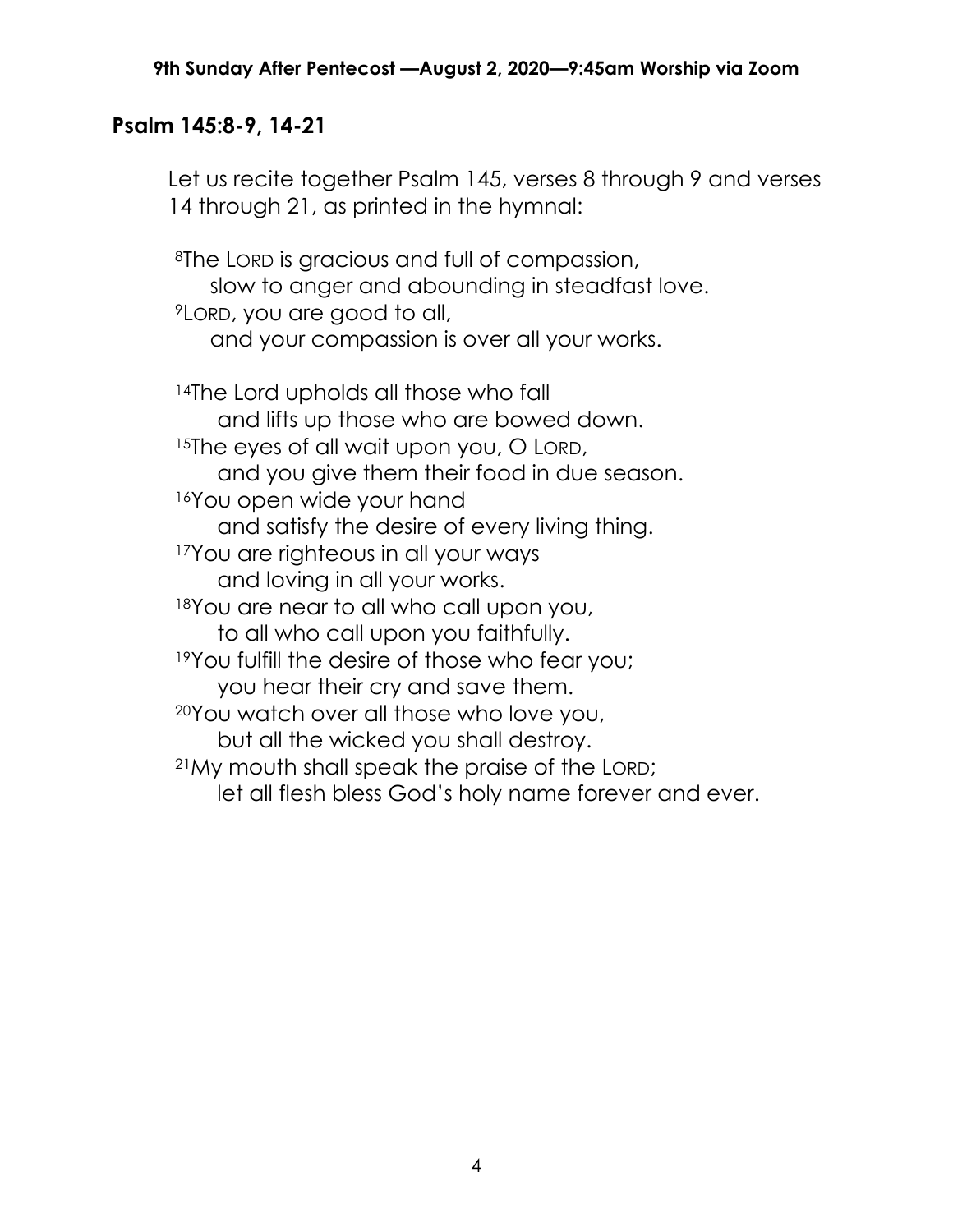# **Second Reading Romans 9:1-5**

A reading from Romans.

<sup>1</sup>I am speaking the truth in Christ—I am not lying; my conscience confirms it by the Holy Spirit—2I have great sorrow and unceasing anguish in my heart. 3For I could wish that I myself were accursed and cut off from Christ for the sake of my own people, my kindred according to the flesh. 4They are Israelites, and to them belong the adoption, the glory, the covenants, the giving of the law, the worship, and the promises; <sup>5</sup>to them belong the patriarchs, and from them, according to the flesh, comes the Messiah, who is over all, God blessed forever. Amen.

The Word of the Lord. **Thanks be to God**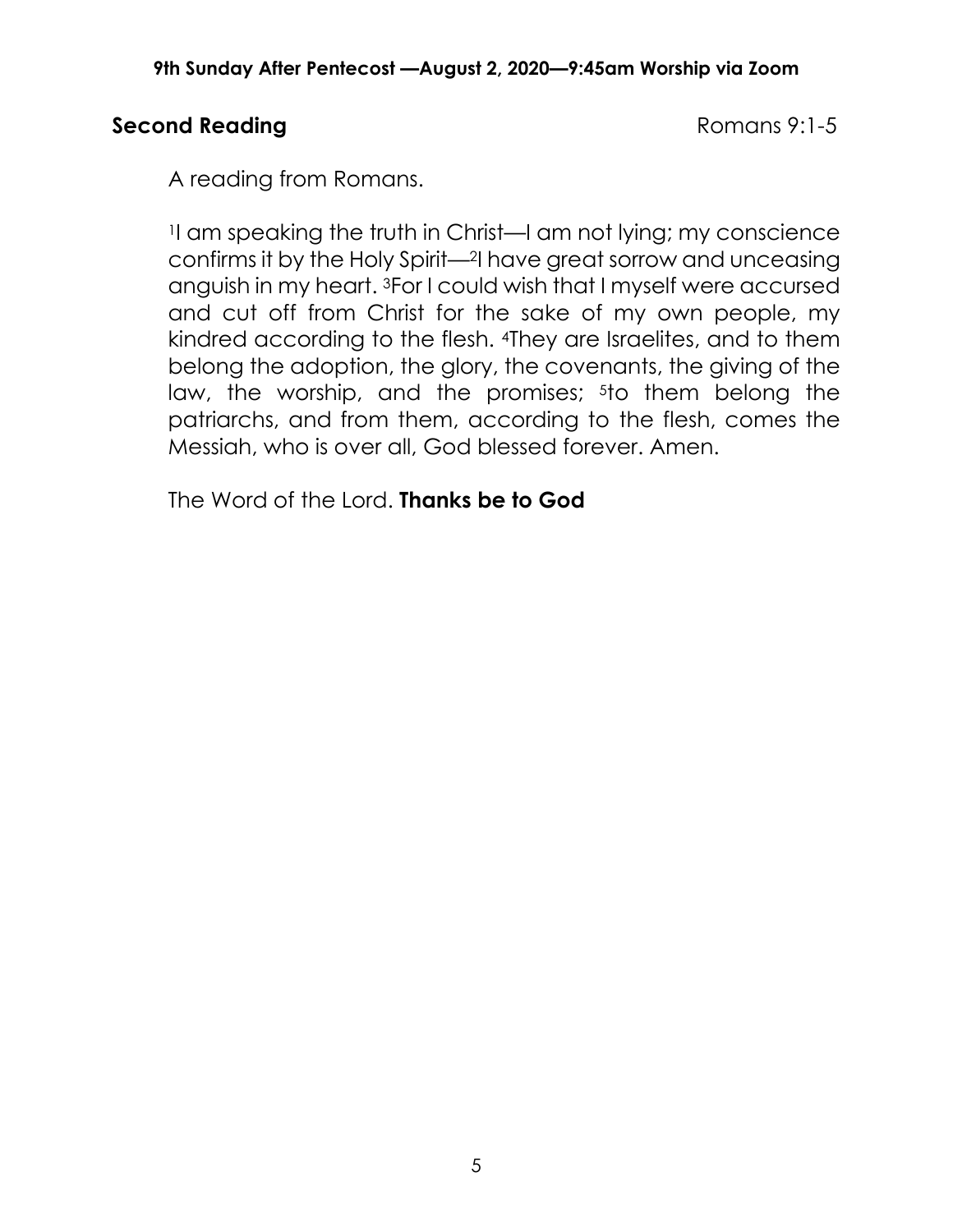**Gospel Reading Cospel Reading Cospel Reading Cospel Reading Cospel Reading Cospel Reading Cospel Reading Cospel Reading Cospel Reading Cospel Reading Cospel Reading Cospel Reading Cospel Reading Cospel Reading Cospel Read** 

The holy gospel according to Matthew. **Glory to you, O Lord.**

13Now when Jesus heard [about the beheading of John the Baptist], he withdrew from there in a boat to a deserted place by himself. But when the crowds heard it, they followed him on foot from the towns. 14When he went ashore, he saw a great crowd; and he had compassion for them and cured their sick. <sup>15</sup>When it was evening, the disciples came to him and said, "This is a deserted place, and the hour is now late; send the crowds away so that they may go into the villages and buy food for themselves." 16Jesus said to them, "They need not go away; you give them something to eat." 17They replied, "We have nothing here but five loaves and two fish." 18And he said, "Bring them here to me." 19Then he ordered the crowds to sit down on the grass. Taking the five loaves and the two fish, he looked up to heaven, and blessed and broke the loaves, and gave them to the disciples, and the disciples gave them to the crowds. 20And all ate and were filled; and they took up what was left over of the broken pieces, twelve baskets full. 21And those who ate were about five thousand men, besides women and children.

The gospel of the Lord. **Praise to you, O Christ.**

**Sermon** The Rev. Leslie D. Weber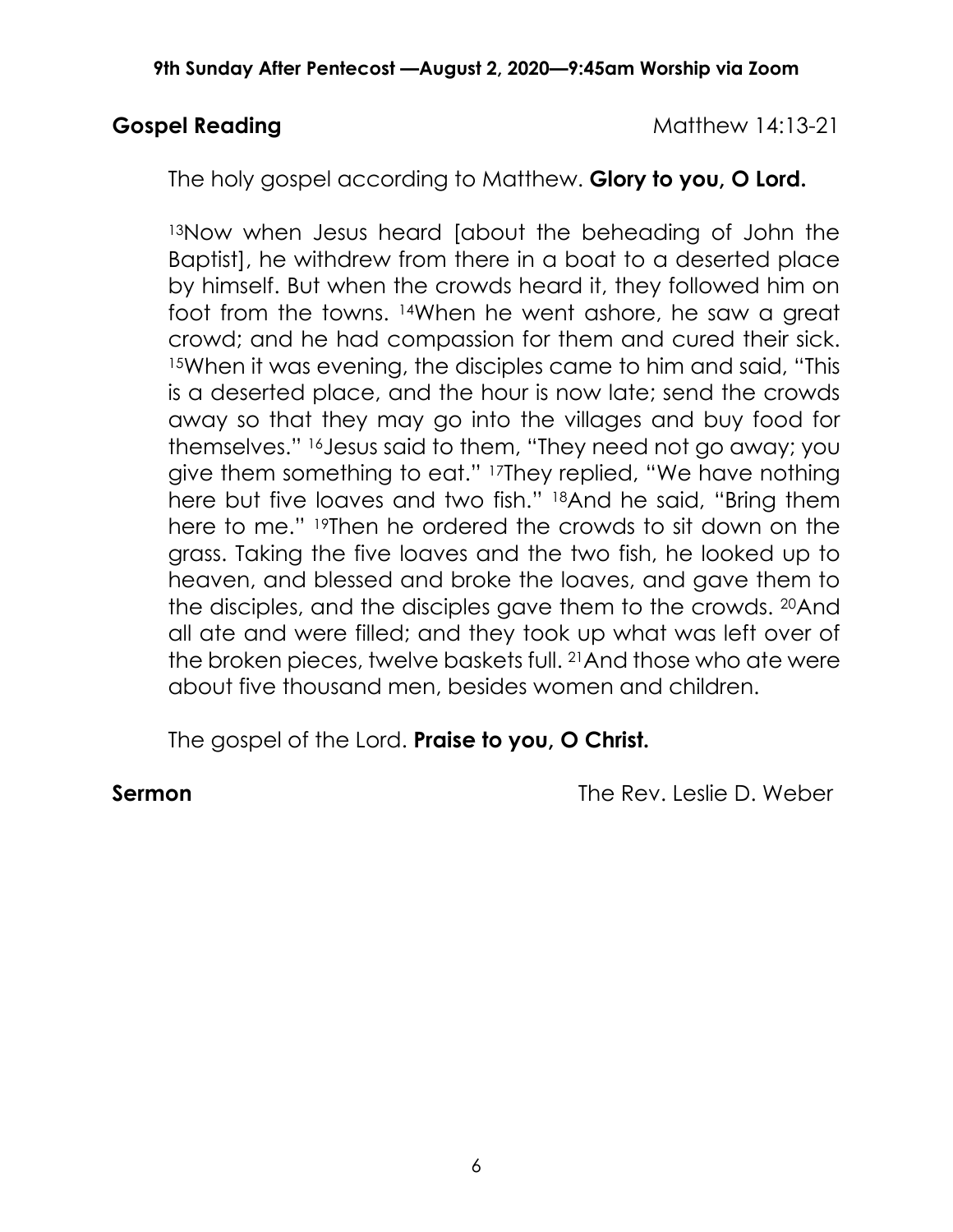#### **Hymn of the Day**  $\#479$ We Come to the Hungry Feast We come to the hun-gry feast hun-gry for word of peace.  $\mathbf{1}$ a hun-gry feast hun-gry for  $\mathbf{2}$ We come to the a world re leased  $\overline{3}$ hun-gry feast We come to the hun-gry that the hun - ger cease, To hun - gry hearts un sat - is - fied the love of God is from  $h$ un -  $g$ ry folk of  $ev - *ry*$ kind, the  $bod - y$ , poor in and know-ing, though we eat our fill, the hun - ger will stay  $\overline{\mathbf{o}}$ de - nied. We the feast. not come, we come to hun - gry poor in mind. We  $hun - gry$ come, we come to the feast. with us; still we come, we come to the  $hun - gry$ feast.

Text: Ray Makeever, b. 1943<br>Music: HUNGRY FEAST, Ray Makeever<br>Text and music © 1982 Ray Makeever, admin. Augsburg Fortress.

Duplication in any form prohibited without permission or valid license from copyright administrator.

7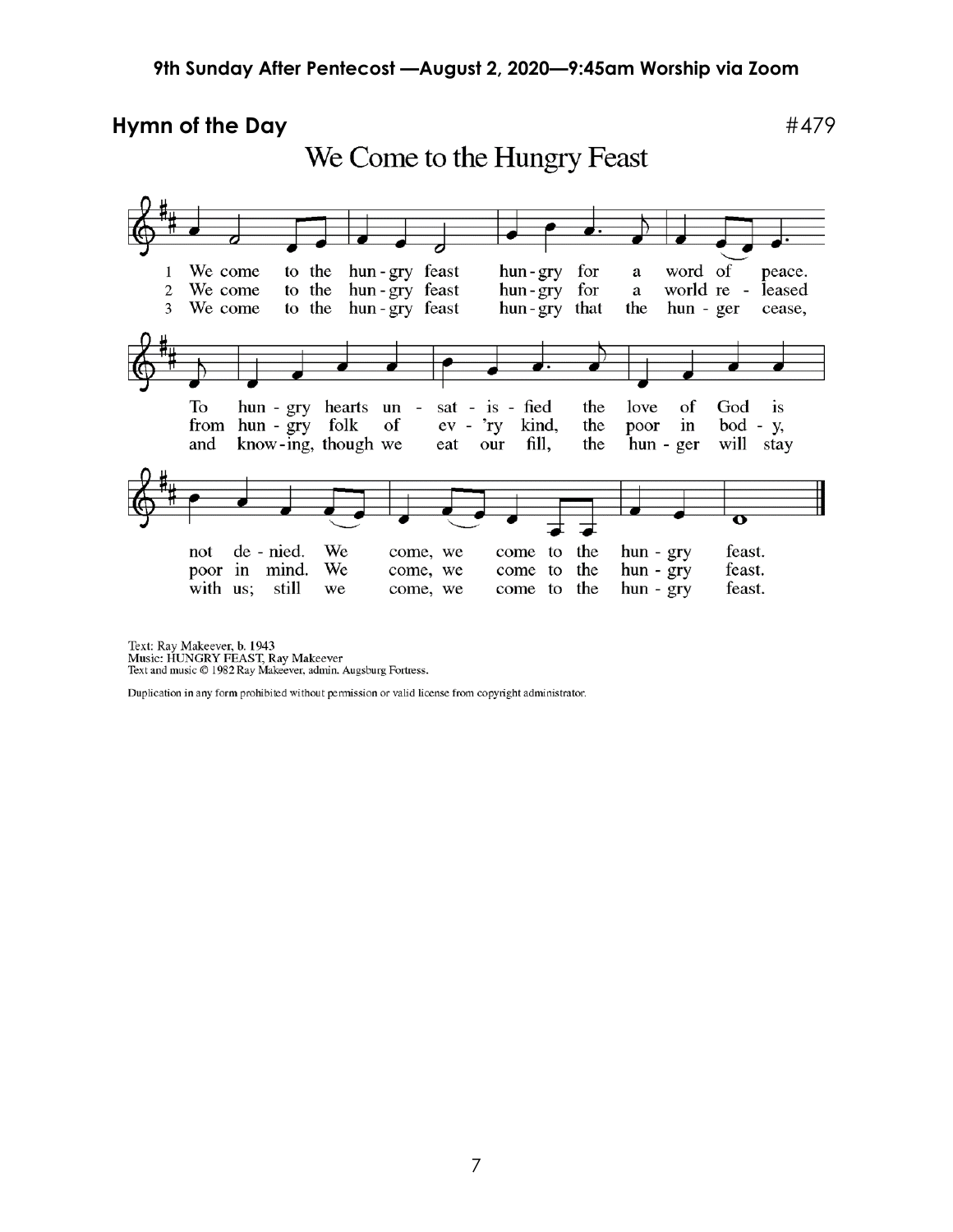# **Apostles' Creed** p.105

With the whole church, let us confess our faith with the words of the Apostles' Creed:

**I believe in God, the Father almighty, creator of heaven and earth. I believe in Jesus Christ, God's only Son, our Lord, who was conceived by the Holy Spirit, born of the virgin Mary, suffered under Pontius Pilate, was crucified, died, and was buried; he descended to the dead. On the third day, he rose again; he ascended into heaven, he is seated at the right hand of the Father, and he will come to judge the living and the dead. I believe in the Holy Spirit, the holy catholic church, the communion of saints, the forgiveness of sins, the resurrection of the body, and the life everlasting. Amen.**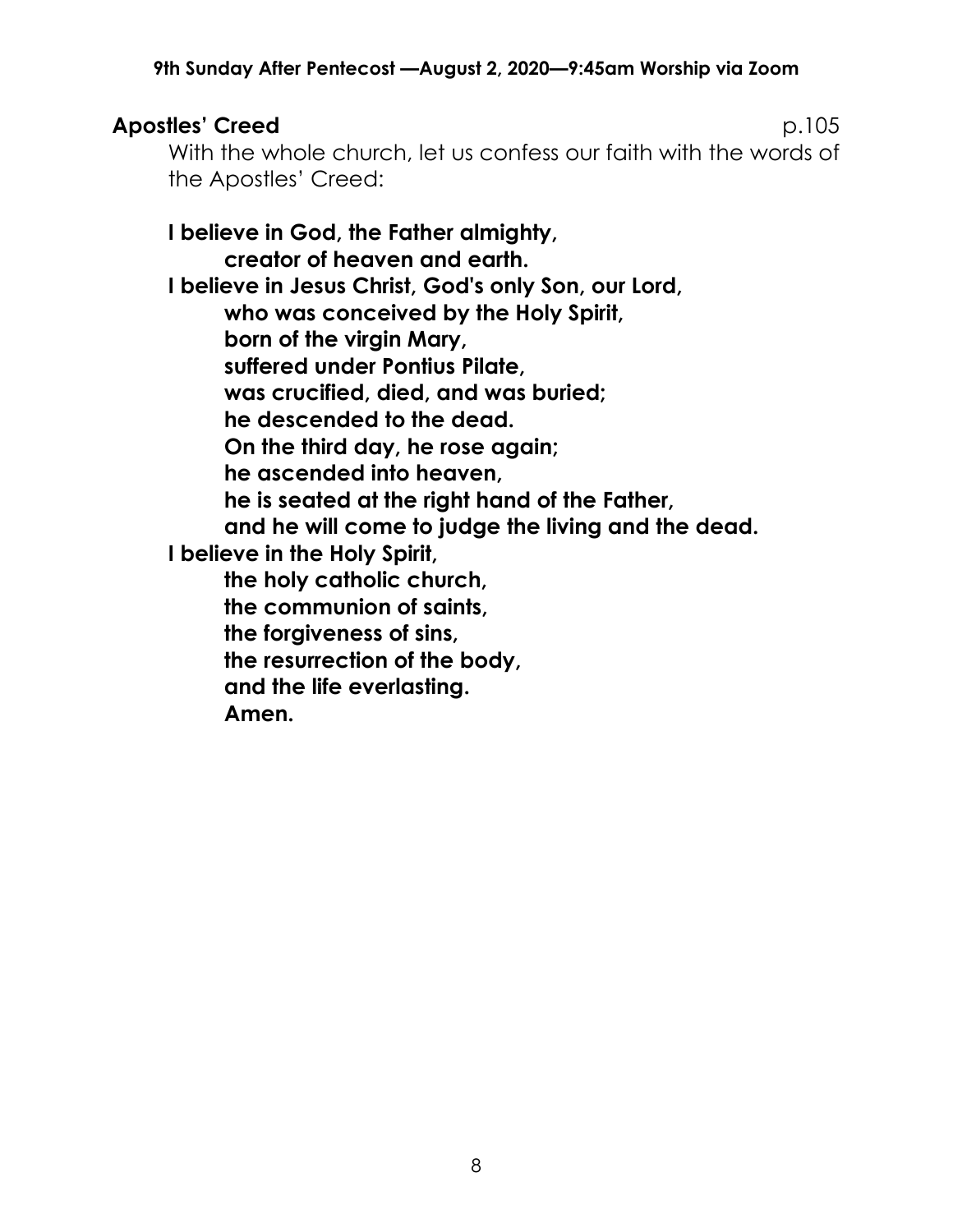# **Prayers of Intercession**

Confident of your care and helped by the Holy Spirit, we pray for the church, the world, and all who are in need.

*A brief silence.*

You take resources that appear to be meager, bless them, and there is enough. May your church trust that what you bless and ask us to share with the world is abundantly sufficient. Lord, in your mercy, **hear our prayer.**

Your bountiful creation offers sustenance and life for all creatures. Protect this abundance for the well-being of all. Reverse the damage we have caused your creation. Replenish ground water supplies, provide needed rains in places of drought, and protect forests from wildfires. Lord, in your mercy, **hear our prayer.**

You offer yourself to all the nations and peoples of the earth, inviting everyone to abundant life. Bring the prophetic vision to fullness, that all nations will run to you and that nations who do not know you will find their joy in you. Lord, in your mercy, **hear our prayer.**

You open your hand and satisfy the desire of every living thing. Hear the anguish of tender hearts who cry to you in suffering and satisfy their deepest needs. Bring wholeness and healing to those who suffer in body, heart, soul, and mind, especially those listed on our prayer list and those we name now aloud or silently *(pause for names)*. Lord, in your mercy, **hear our prayer.**

You gather your saints as one, united in the body of Jesus. Bring us with all your saints to the heavenly banquet. We remember with love and thanksgiving the saints we have known. Lord, in your mercy, **hear our prayer.**

In the certain hope that nothing can separate us from your love, we offer these prayers to you; through Jesus Christ our Lord. **Amen.**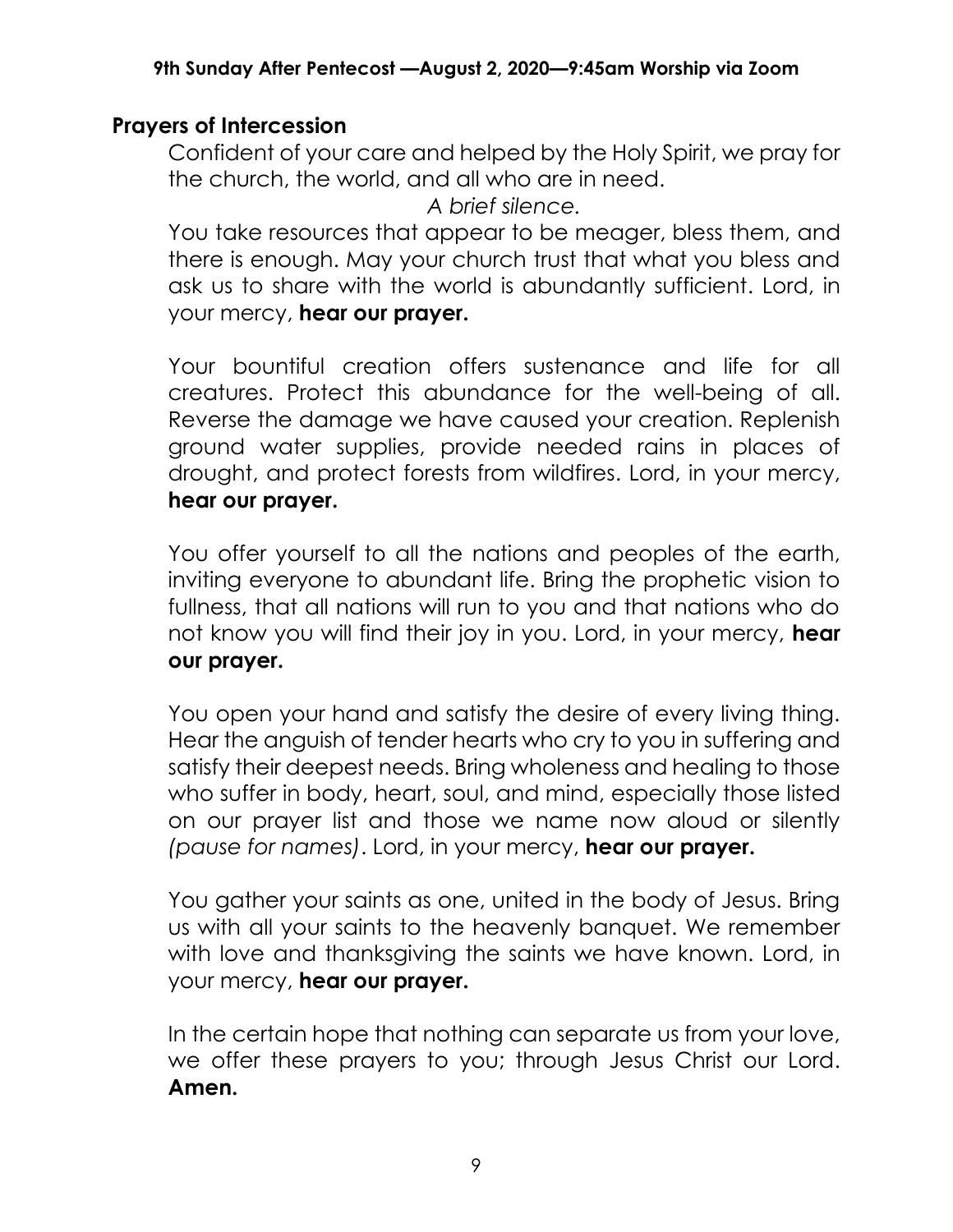#### **Peace**

# *+ Thanksgiving +*

#### **Offering**

*While we are not gathering together in person, please continue to support the mission of the church as you are able. Electronic donations can be made at [https://tithe.ly/give\\_new/www/#/tithely/give-one-time/475611.](https://tithe.ly/give_new/www/#/tithely/give-one-time/475611) Checks can be also be sent to church: 521 Providence Rd, Chesapeake, VA 23325*

### **Offering Prayer**

God of goodness and growth, all creation is yours, and your faithfulness is as firm as the heavens. Water and word, wine and bread: these are signs of your abundant grace. Nourish us through these gifts, that we might proclaim your steadfast love in our communities and in the world, through Jesus Christ, our strength and our song. **Amen.**

### **Thanksgiving for the Word**

Praise and thanks to you, holy God, for by your Word you made all things: you spoke light into darkness, called forth beauty from chaos, and brought life into being. For your Word of life, O God, **we give you thanks and praise.**

By your Word you called your people Israel to tell of your wonderful gifts: freedom from captivity, water on the desert journey, a pathway home from exile, wisdom for life with you. For your Word of life, O God, **we give you thanks and praise.**

Through Jesus, your Word made flesh, you speak to us and call us to witness: forgiveness through the cross, life to those entombed by death, the way of your self-giving love. For your Word of life, O God, **we give you thanks and praise.**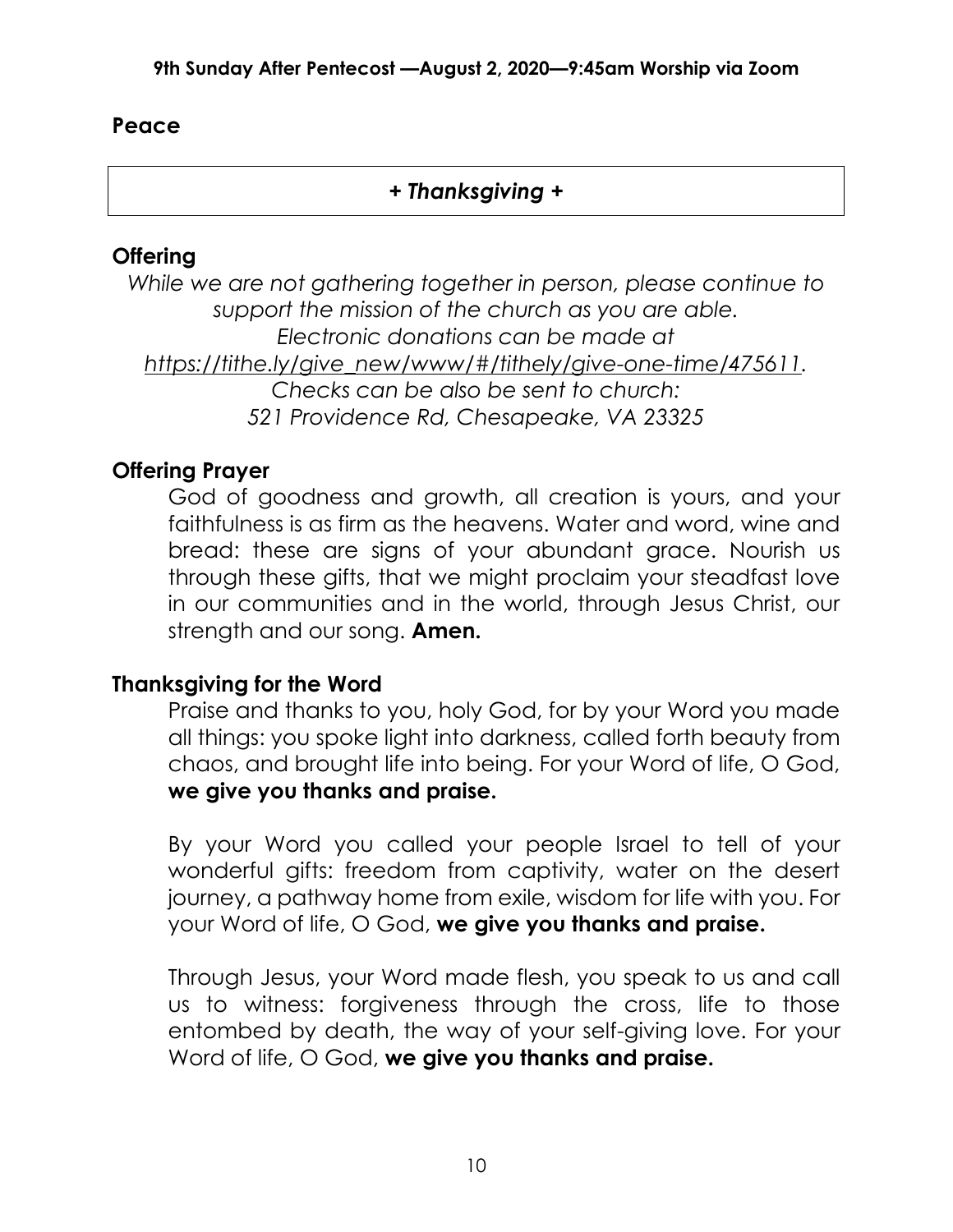Send your Spirit of truth, O God; rekindle your gifts within us: renew our faith, increase our hope, and deepen our love, for the sake of a world in need. Faithful to your Word, O God, draw near to all who call on you; through Jesus Christ, our Savior and Lord, to whom, with you and the Holy Spirit, be honor and glory forever. **Amen.**

# **Lord's Prayer**

Gathered into one by the Holy Spirit, let us pray as Jesus taught us.

**Our Father, who art in heaven,** 

**hallowed be thy name,**

**thy kingdom come,**

**thy will be done, on earth as it is in heaven.** 

**Give us this day our daily bread;** 

**and forgive us our trespasses,** 

**as we forgive those who trespass against us;**

**and lead us not into temptation**

**but deliver us from evil.** 

**For thine is the kingdom,** 

**and the power, and the glory,**

**forever and ever.** 

**Amen.**

### *+ Sending +*

*God blesses us and sends us in mission to the world.*

# **Blessing**

The God of steadfastness and encouragement grant you to live in harmony with one another, in accordance with Christ Jesus. **Amen.**

# The God of hope fill you with all joy and peace in believing, so that you may abound in hope by the power of the Holy Spirit. **Amen.**

The God of all grace ☩ bless you now and forever. **Amen.**